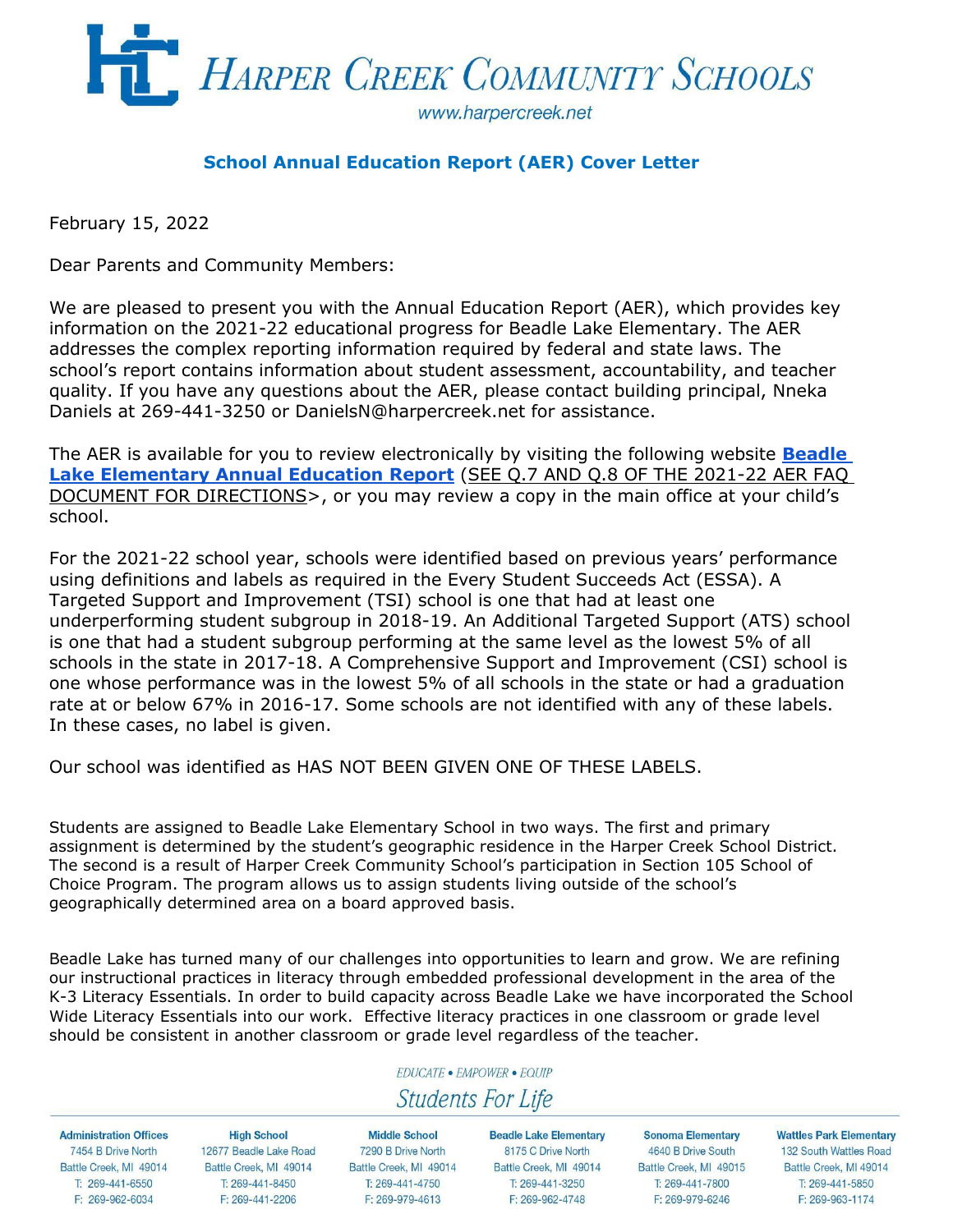

We engaged in the PLC process where teacher teams are able to analyze student data and work as a collective to determine their instructional needs. Learning about and monitoring our use of intentional literacy practices will accelerate our student's growth. Our ultimate goal is continued growth (upward momentum) for the adult learners and the student learners. We recognize that the professional learning of the adults in the building will directly impact this upward momentum and will lead to accelerated growth and more students reaching the next expected level of proficiency and ultimately being at grade level proficiency standards. When thinking about where we are and where we want to be; a few key subgroups stand out in the data (students that are socially and economically disadvantaged-SED, and special education students). We are also paying very close attention to students that sit close to the proficiency line (bubble kids).

Throughout the school year we strategically analyzed assessment data, and intentionally designed instruction/interventions to meet the needs of all the identified groups. Beadle Lake is making a strong effort to support accelerated learning for all students in order to help them achieve and exceed proficiency targets. We looked at multiple data points in math and reading to determine which academic supports were appropriate for these students. This data also determines whether students will need an IRIP (Individual Reading Improvement Plan). We also use this data analysis to determine who will need intervention support. Then, we execute an intentionally planned intervention structure (Empower Hour) to reach this goal; in which students struggling to meet standards receive support in a ratio of one adult to no more than four children for fifty minutes each day. We also strategically tried to address our gaps through summer programming. Students were selected for summer school based on math and reading data. Specific priority standards based on student need were selected and instructional strategies focused on those priority areas. In addition to the academic component of summer school students also had the opportunity to be part of authentic learning experiences (camp, zoo camp and the What A Do Theater company). The goal of summer programming is to always address the academic gap or "academic slide" that happens in the summer. Also, to provide experiences that students might not otherwise have the opportunity to engage in. Through intentional intervention during the school year and during the summer the goal is to build a strong academic foundation, and to intervene early so that we decrease the number of students that are not proficient in their grade level standards. Beadle Lake's School Improvement Plan is open and ongoing. Goals are revisited multiple times per year and adjusted according to local and state benchmark data. The plan addresses the following goal areas: reading, writing, mathematics, science, and social studies. Staff professional development is provided to support progress with these goals.

To access a copy of the Harper Creek Core Curriculum, refer to the district's website. A copy may also be obtained at Beadle Lake Elementary. The district curriculum is aligned to Common Core State Standards K-12 and includes a calendar which explains focus standards for instruction and assessment during a given range of time.

In the 2020-2021 school year, in reading 48%, of kindergartners, 54% of 1st graders, 69% of 2nd graders, 63% of third graders, and 69 % of 4th graders were proficient in reading as measured by the Winter Fountas and Pinnell Benchmark Assessment. In the 2019-2020 school year, 72% of kindergartners, 68% of 1st graders, 77% of 2nd graders, 63% of third graders, and 54% of 4th

### **EDUCATE · EMPOWER · EQUIP**

## **Students For Life**

**Administration Offices** 7454 B Drive North Battle Creek, MI 49014 T: 269-441-6550 F: 269-962-6034

**High School** 12677 Beadle Lake Road Battle Creek, MI 49014 T: 269-441-8450 F: 269-441-2206

**Middle School** 7290 B Drive North Battle Creek, MI 49014 T: 269-441-4750 F: 269-979-4613

Beadle Lake Elementary 8175 C Drive North Battle Creek, MI 49014 T: 269-441-3250 F: 269-962-4748

Sonoma Elementary 4640 B Drive South Battle Creek, MI 49015 T: 269-441-7800 F: 269-979-6246

**Wattles Park Elementary** 132 South Wattles Road

Battle Creek, MI 49014 T: 269-441-5850 F: 269-963-1174